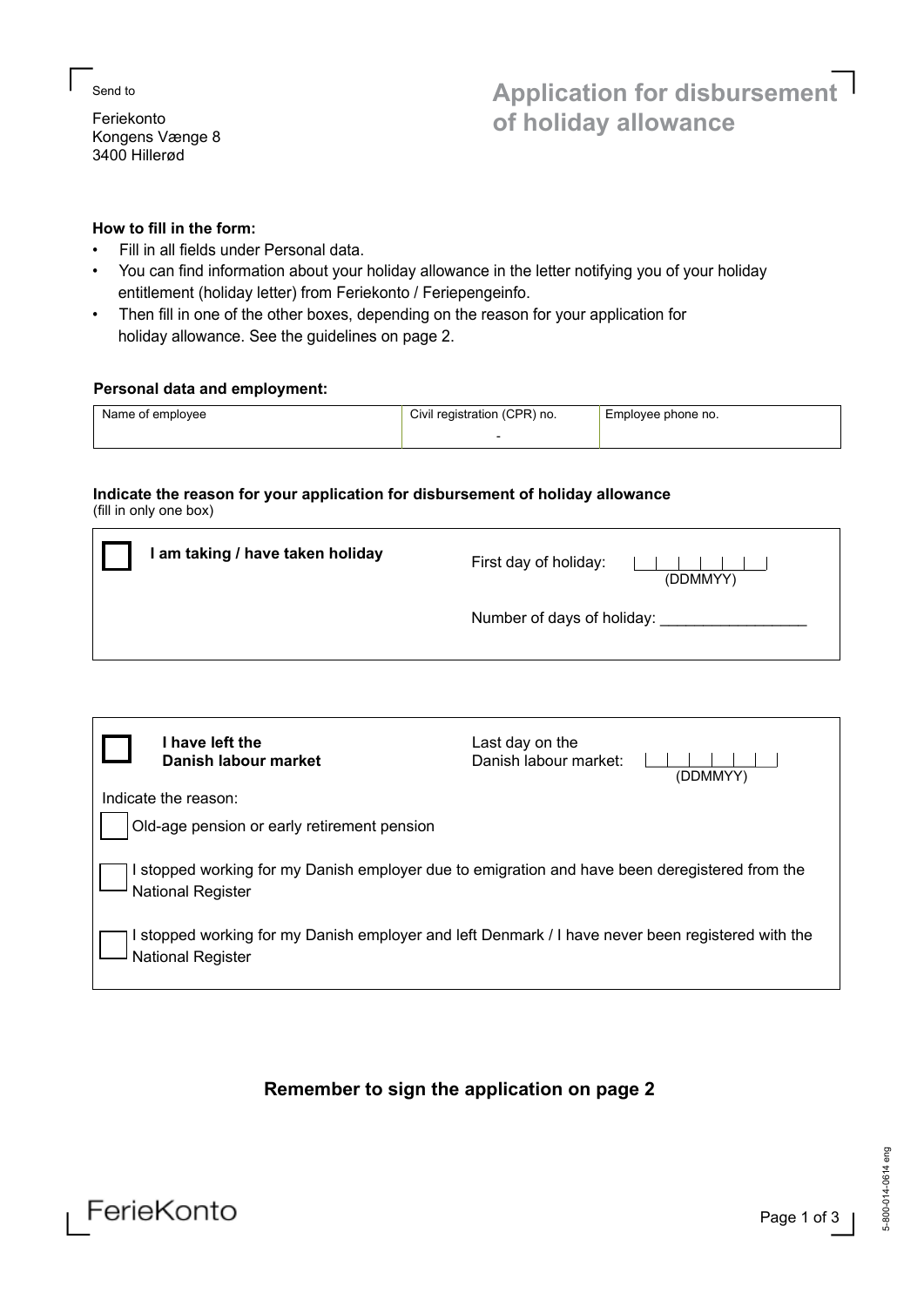**FerieKonto will transfer the money to your Danish NemKonto. If you wish to have the money transferred to another account you have to send us a perfect copy of your passport/drivers licence attached to this form.**

| Danish bank account |  |
|---------------------|--|
| Reg.                |  |
| Bankaccount number  |  |

## **Bank in Europe**

∟

| Foreign bankaccount information |  |
|---------------------------------|--|
| <b>IBAN-number</b>              |  |
| SWIFT/BIC-code                  |  |

## **Bank in other countries**

| Fedwire/Routing number/BSB code |  |
|---------------------------------|--|
| l Account number                |  |

## **Signature**

| solemnly declare that the information I have provided is correct.                                                                                                                                                    |  |
|----------------------------------------------------------------------------------------------------------------------------------------------------------------------------------------------------------------------|--|
| Date Signature                                                                                                                                                                                                       |  |
| Feriekonto submits information to unemployment funds and local authorities, so that they<br>can check whether you have received public benefits and holiday allowance at the<br>same time, which is against the law. |  |

**The form must be filled in and sent to Feriekonto, Kongens Vænge 8, DK-3400 Hillerød**

**Guidelines on page 3**



∟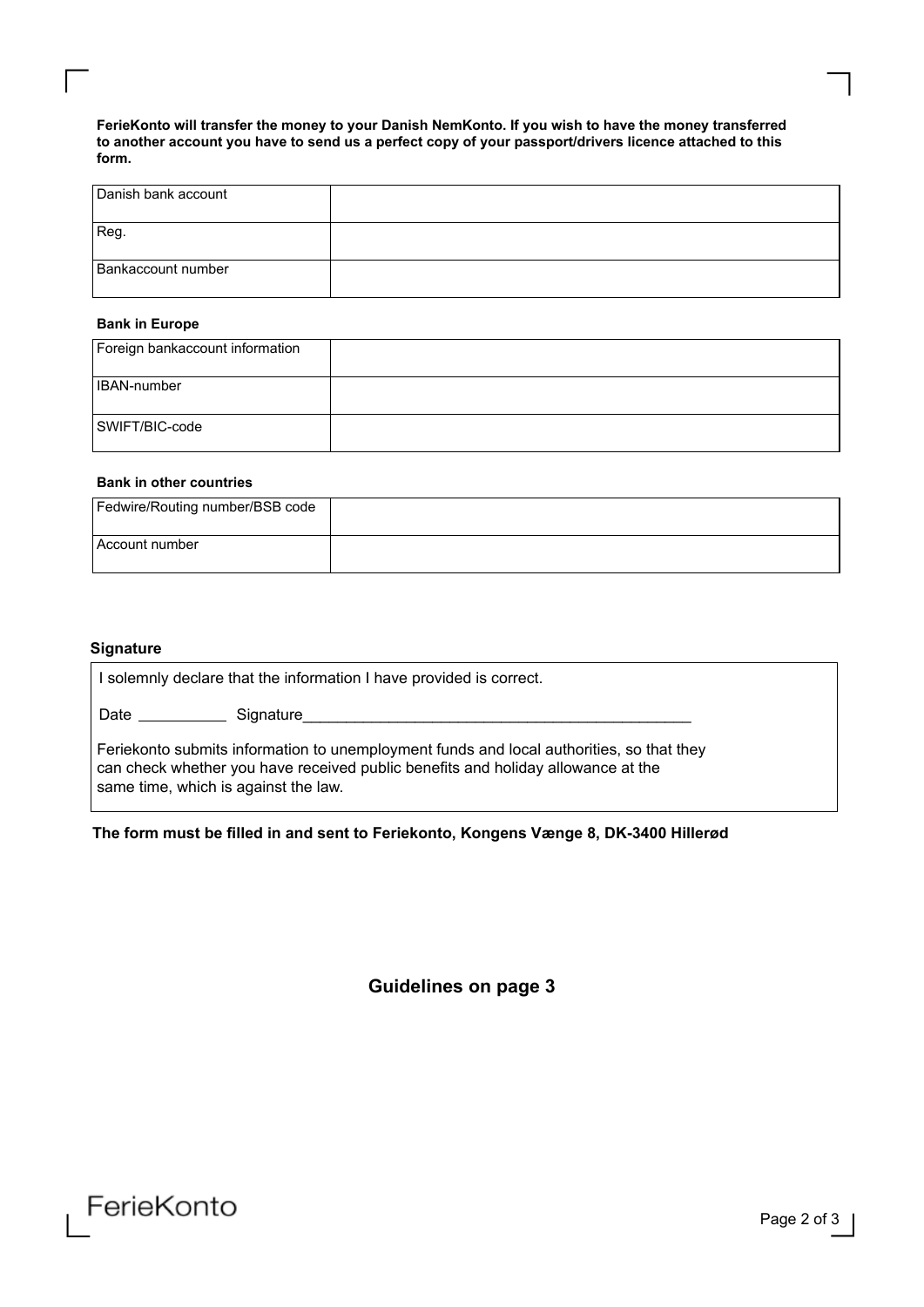# **Guidelines** ∟

You must fill in the fields under Personal data in order for Feriekonto to process your application

• The information appears from the holiday letter you received from Feriepengeinfo / Feriekonto.

## **I am taking / have taken holiday**

∟

You are not allowed to receive holiday allowance and certain public benefits at the same time. Public benefits may comprise unemployment benefit, early retirement benefit or direct social security benefit. Ask your local authority or unemployment fund which public benefits affect disbursement of your holiday allowance. If you receive public benefits, you must schedule your holiday with your job centre, unemployment fund or local authority before applying for holiday allowance.

If you are taking holiday and you are not receiving public benefits at the same time, you must enter the information below.

**First day of holiday:** Select your first day of holiday. Saturdays, Sundays and public holidays typically do not count as days of holiday, unless you normally work on these days.

**Number of days of holiday:** Select the number of days of holiday you are taking.

As a general rule, you must take full days of holiday. A week of holiday generally corresponds to five days of holiday. If you want to take all your days of holiday from one employer, and the number of days does not divide evenly into full days of holiday, enter your total number of outstanding days.

## **I have left the Danish labour market**

You can claim your holiday allowance without taking holiday, if you have left the Danish labour market, i.e. if:

- you have been awarded old-age or early retirement pension
- you have retired to move abroad and have been deregistered from the National Register
- you are no longer attached to the Danish labour market because your employment with a Danish employer has been terminated, and you have never been registered with the National Register.

Please note that you must be able to provide documentation to the effect that you have left the Danish labour market. Read about the documentation you must be able to provide under 'Reason'.

**Reason:** Indicate the reason why you left the Danish labour market.

- Old-age or early retirement pension: If you leave the labour market for reasons of age or ill health. The documentation may be one of the following: 1) you have been awarded old-age pension, 2) you have been awarded benefits under the Danish Early Retirement Act, or 3) you have received disbursement of pension from a private pension scheme or from a pension scheme as part of an em ployment relationship. This does not apply if you are receiving early retirement benefit or benefits under the Danish flexi job scheme and you are not receiving old-age pension at the same time. Read more at lifeindenmark.dk.
- You stopped working for your Danish employer due to emigration and have been deregistered from the National Register: If you retire to move abroad and deregister from the National Register. The documentation may consist of proof that you have deregistered from the National Register.
- You stopped working for your Danish employer and left Denmark / you have never been registered with the National Register: If you live abroad and have worked in Denmark, but your employment relation ship has ended. The documentation may consist of proof that you have been enrolled in a foreign un employment fund or documentation that you are working abroad.

**Last day on the Danish labour market:** Enter the date when you stopped working in Denmark. Disbursement of holiday allowance is subject to a time limit of six months under this rule. Consequently, your holiday allowance cannot be disbursed under these rules if your last day of work was more than six months ago.

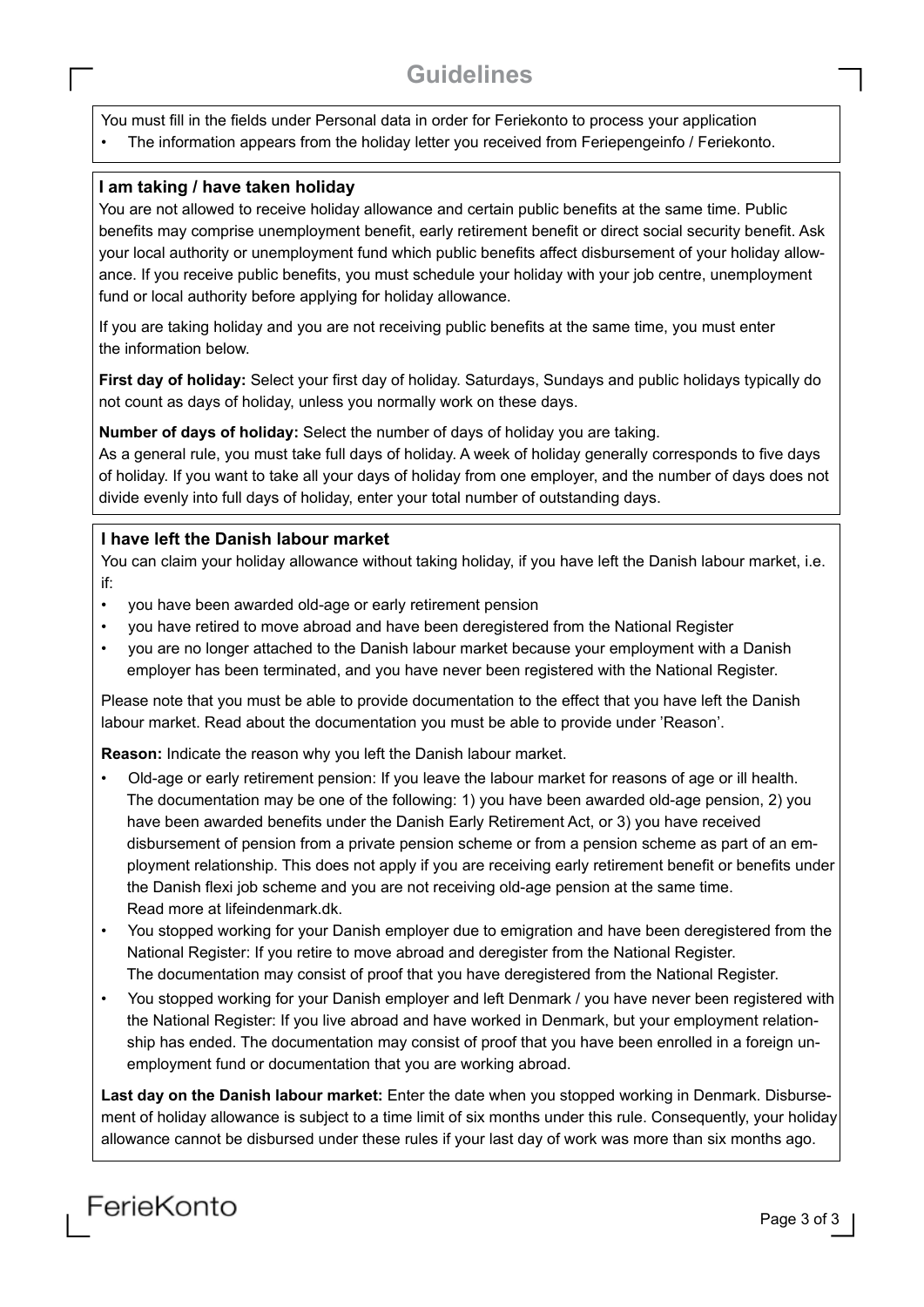## **How Feriekonto and Feriepengeinfo process your personal data**

In the following, you can read more about what personal data Ferie-Konto and Feriepengeinfo processes, how FerieKonto and Feriepengeinfo process the data and your rights in that regard. The situations where FeriekontoFerieKonto/Feriepengeinfo process your personal data include:

- Accrued and receivable holiday allowance
- Application for the disbursement of holiday allowance
- The disbursement of holiday allowance

FerieKonto and Feriepengeinfo are responsible for processing your personal data.

#### **Why FerieKonto/Feriepengeinfo process your personal data**

We process your personal data to manage the tasks bestowed upon FerieKonto in accordance to The Danish Holiday Act and The Danish Executive order on holiday. This includes:

- Receiving information and payment from employers regarding employees' accrued holiday allowance
- Displaying information for employees regarding their accrued holiday allowance
- Receiving and processing applications regarding the disbursement and transfer of holiday allowance
- Controlling that holiday allowance has been rightfully received. This also entails controlling whether or not an employee received holiday allowance and public benefits simultaneously, resulting in a reimbursement of holiday allowance
- Administrating the Danish-German holiday agreement and making verdicts regarding the retention and offsetting of holiday allowance at FerieKonto
- Training our employees and improving the customer experience when you call us and confirm that we may record the conversation
- Testing our systems for the purpose of development, optimization and handling mistakes.

#### **What types of data do FerieKonto and Feriepengeinfo process?**

We only obtain and process the data necessary for our case handling. The data processed by FerieKonto and Feriepengeinfo include:

#### Ordinary personal data

- We receive your Civil Registration Number and other basic information from the Central Personal Registry (CPR)
- We receive information about reported holiday allowance from The Danish Tax Agency
- We receive information regarding NemKonto from The Danish Digitization Agency
- We receive information regarding your public benefits from municipalities and unemployment insurance funds (a-kasser)
- We receive information from your employer regarding your employment details. This includes information regarding your accrued holiday allowance and date of termination of employment.
- We receive information from Lønmodtagernes Garanti Fond regarding your accrued holiday allowance.

#### Sensitive personal data

• You may yourself have provided us with the data if you have applied for disbursement of your holiday allowance or contacted us with a general inquiry concerning holiday allowance. This information may include health information or your relationship to your workers union or unemployment insurance fund.

#### Criminal sentences and legal violations

We receive information from your employer regarding criminal sentencing that is related to cases of withholding or offsetting holiday allowance.

#### **How do FerieKonto and Feriepengeinfo process your personal data?**

FerieKonto and Feriepengeinfo process your personal data on the basis of the Danish Holiday Act, the Danish Executive Order on holiday and the executive orders that are warranted by it.

We may obtain information needed for case processing and for checking disbursements of holiday allowance.This may be done with assistance from Udbetaling Danmark. This is permitted by the law regarding Udbetaling Danmark and established guidelines. These guidelines include guidelines on the erasure of data.

#### **Who do we pass on your personal data to?**

We can pass on your personal data to others who are legally permitted to obtain the data. This includes authorities, institutions and relevant private corporations. We pass on the following personal data:

Ordinary personal data

- We pass on information to municipalities and unemployment insurance funds (a-kasser) regarding the disbursement of holiday allowance for the purpose of control.
- We pass on information to your employer regarding your application for holiday allowance
- We pass on information to Arbejdsmarkedets Feriefond/private holiday funds regarding your undisbursed holiday allowance
- We pass on information to the probate court regarding holiday allowance in estates
- We pass on information to the Danish Debt Collection Agency regarding debt in cases of wrongfully disbursed holiday allowance
- We pass on information to Ankenævnet for Arbejdsmarkedets Tillægspension/Ankestyrelsens Beskæftigelsesudvalg regarding complaints made about FerieKonto's decisions
- We pass on your case to Rigsarkivet in certain situations

#### **How long do we keep your personal data?**

We keep your data for the duration of the processing of your case and delete it after 6 years. We keep the data after we have processed your case because of rules in the Danish Holiday Act and the Bookkeeping Act.

When you contact FerieKonto and Feriepengeinfo by phone, you might be asked for permission to record the conversation. The conversation will only be recorded if you give us your permission to do so. All recorded conversations will be deleted after two months. You can always contact FerieKonto and Feriepengeinfo, if you wish to have the recording deleted sooner.

#### **Automatic individual decisions**

We may make decisions that are solely based on automatic case processing. We make automatic decisions by gathering information from you that is compared to information provided by your employer regarding your accrued holiday allowance. Collectively, this determines whether or not you are entitled to the disbursement of holiday allowance.

#### **What rights do you have?**

You can obtain a copy of the data that we use to handle your case (insight). You can file a complaint regarding our treatment of your personal data (right to object).

You can also request the following:

- to have your personal data rectified or erased
- to have the data sent to you or another party
- FerieKonto/Feriepengeinfo to suspend the processing of your case.

Finally, you can object to FerieKonto or Feriepengeinfo making automated decisions.

If you request to have your personal data erased, we cannot guarantee that we can accommodate your request.

There may be conditions or limitations regarding the rights mentioned above. You can therefore not be certain that it is your right to have your personal data deleted in certain situations.This depends on the conditions of the data processing in question. This may be because personal data are part of a case regarding disbursement made to a third party or the compliance of a legal claim.